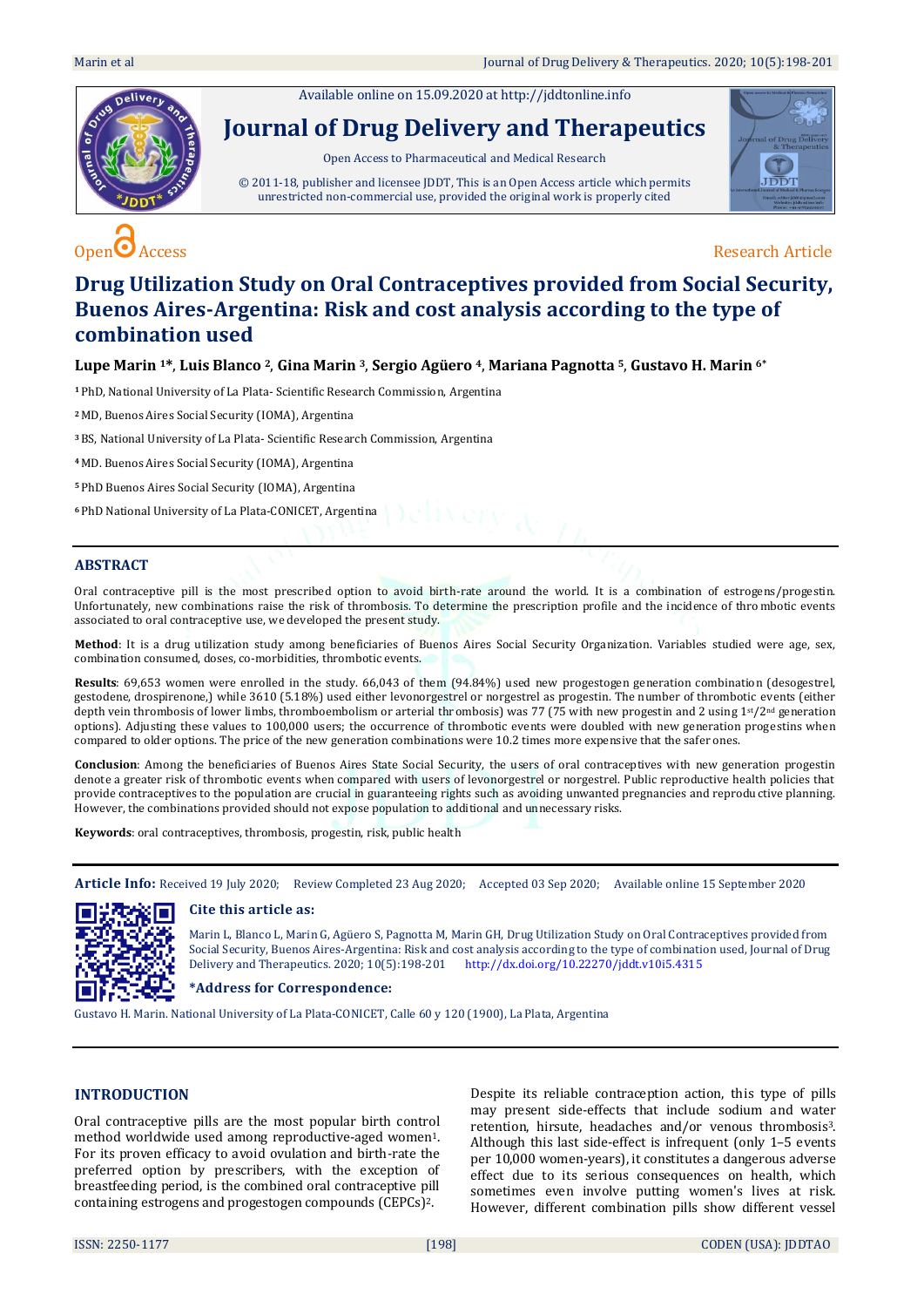clotting obstruction tendencies, and thereby, dissimilar venous thrombosis risk. Even though the risk estrogens (usually ethinyl-oestradiol –EE-) dose (>30 ug) has a harmful effect on coagulation, the progestin component is actually the key point to differentiate the probability of suffering this serious adverse effect.

Several studies have indicated that low-dose CEPCs, containing a combination of 30 µg EE and 150 µg desogestrel, had a higher risk of venous thromboembolism (VTE) than those containing 30 µg EE and 150 µg levonorgestrel4-8. Given that desogestrel, and newer progestogen generation -like gestodene, drosperinone or cyproterone per se, administered as progestin-only contraceptive- does not show any procoagulant effect and does not increase the risk of suffering VTE9, the increasing of the risk of VTE between EE-desogestrel vs EE-levonorgestrel can only be attributed to a different modulation of the procoagulatory effect of EE, exerted by the two type of generation progestins10-14.

Indeed, progestins may counteract the procoagulant effects of estrogen to varying degrees. Many studies4,15,16 indicated that progestogens with a high androgenic potency, antagonize the risk of VTE associated with EE more than newer progestins<sup>6-8</sup>. For this reason, contraceptives containing EE associated with "nor" compound (levonorgestrel, norgestrel or norgestimate) record a threefold increase in the risk for a VTE event2,17, which rises to a sixfold increase when the contraceptive contains desogestrel, gestodene, drospirenone, or cyproterone acetate2,6,7. Hence, it could be said that the new progestogen generation duplicates the risk of thrombosis in relation to old progestogen generation, like norgestrel or levonorgestrel when combine with EE.

We can stand then, that while all combined monophasic oral contraceptive pills have the same effectiveness on preventing unwanted pregnancies, a group of them containing new progestogen generation compounds increases significantly thrombosis and thromboembolism risk.

Knowing this fact, we conducted a research study to determine the type of contraceptives prescribed and financed by the Social Security of the State of Buenos Aires, and the thromboembolic events related to these medicines

## **PATIENTS AND METHODS**

**Type of Study**: This is an observational-analytical drug utilization study, with retrospective follow up of each case along time, in order to detect side effect associated to treatment received.

**Institution**: Buenos Aires Social Security Public Health Organization -SS.

**Period of Study**: 01-01-2016 to 31-12-2016 (with a follow up to 31-12-2017)

**Universe of Analysis/Sample**: The universe of analysis consists on women who have used oral pills as a contraceptive method, having obtained them through the state of Buenos Aires Social Security System (SS), during the period of study. All the female under program were considered in this research, hence sample matched the universe.

**Variables**: age, sex, type of drug consumed, doses, drug consumption period, thrombotic events, co-morbidities.

**Statistical Analysis:** The data were analyzed using the statistical program, SPSS v.17. For the analysis, the Kolmogórov–Smirnov test was used to know the normality of the variables studied. Quantitative variables were presented as mean values, standard deviation, and minimum and maximum 95% confidence interval, while those without normal distribution were presented in median. The qualitative variables were presented in percentages for each parameter explored. To compare means values of parametric variables, the Student's t-test was used; Mann–Whitney Utest was performed for non-parametric variables, and the Chi-square test was used to determine the association between variables. P < 0.05 was considered statistically significant.

**Ethical considerations:** The Ethics Committee of Scientific Research Committee of Buenos Aires evaluated the proposal of the present work and considered that no ethical incompatibilities were detected CIC-012/16.

## **RESULTS**

Buenos Aires public Social Security system covers all public employees and their families which constitutes 2,1 millions of beneficiaries.

The Social Security holds a coverage program (called "Ser") that provides to childbearing age females any type of oral contraception prescribed by GPs, for free (100% coverage).

The number beneficiaries of the program using contraceptive pills were 69,653 women. 66,043 of them (94.84 %) used a combination containing new progestogen generation (desogestrel+ ethinylestradiol, ethinylestradiol+ gestodene, drospirenone+ethinylestradiol,) while 3610 (5.18%) used either levonorgestrel or norgestrel as progestogen combination (estradiol-noretisterona, levonorgestrel+ethinylestradiol) (table 1).

#### **Table 1: General treatment data**

| <b>Parameter</b>     | Total nº of<br>beneficiaries | $no$ of beneficiaries under "new"<br>progestogen treatment<br>combination | n <sup>o</sup> of beneficiaries under<br>"old" progestogen<br>treatment combination |
|----------------------|------------------------------|---------------------------------------------------------------------------|-------------------------------------------------------------------------------------|
| <b>Beneficiaries</b> | 69.653                       | 66.043                                                                    | 3610                                                                                |
| $\%$                 | 100                          | 94.84                                                                     | 5.18                                                                                |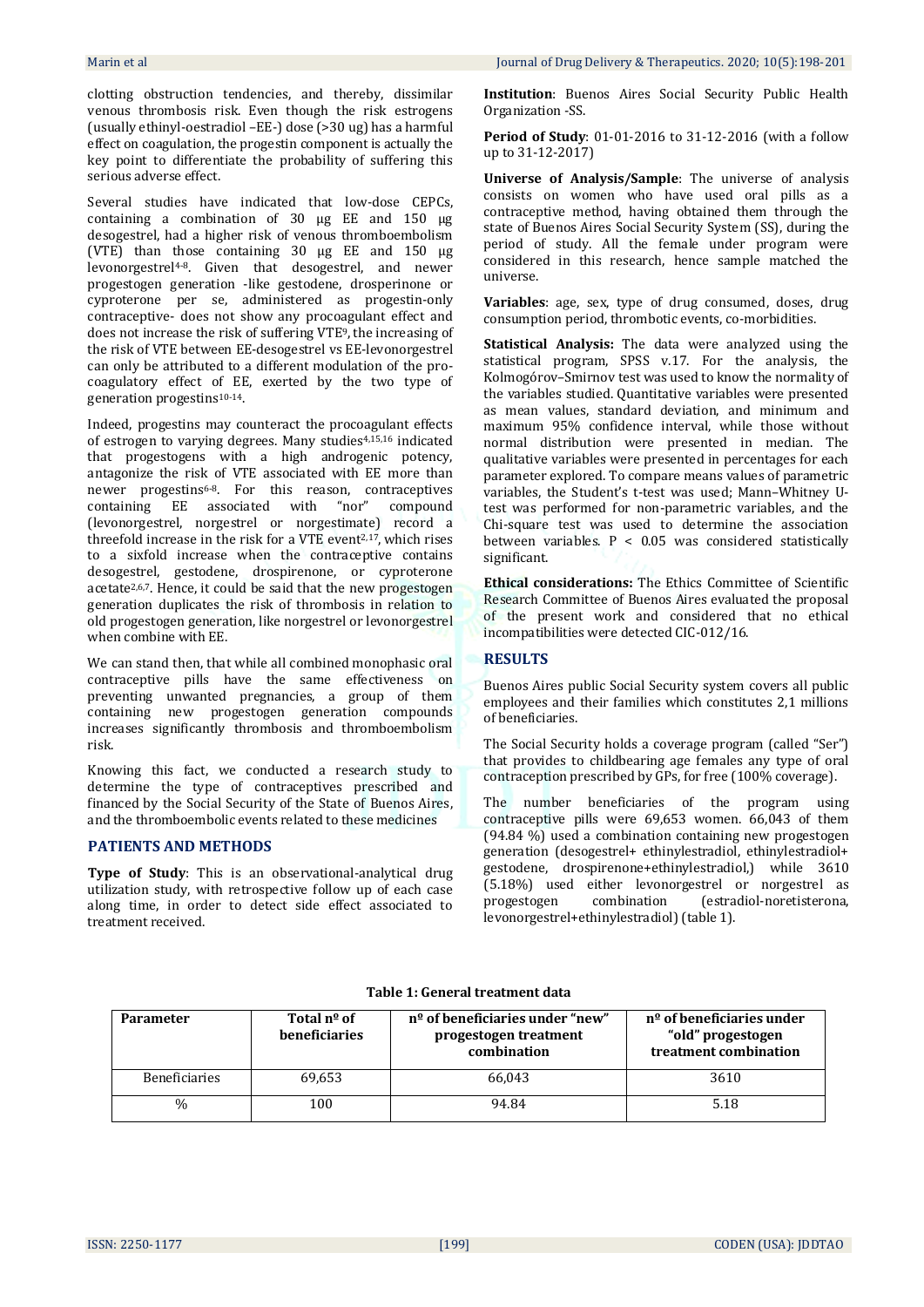The prices of the new progestogen were in average 10.22 times more expensive than old combinations (range 2.54-17.7) (table 2).

| Progestogen*   | <b>Type</b>       | <b>DDD</b>       | Daily<br>Price | Monthly<br>cost | <b>Annual cost</b><br>per patient | <b>Annual cost for all</b><br>beneficiaries** |
|----------------|-------------------|------------------|----------------|-----------------|-----------------------------------|-----------------------------------------------|
| drospirenone   | New<br>Generation | 3 <sub>mg</sub>  | 2.54           | 71.31           | 855.72                            | 59,603,465                                    |
| desogestrel    |                   | $0.150$ mg       | 0.22           | 14.18           | 170.16                            | 11,852,154                                    |
| gestodene      |                   | $0.06$ mg        | 0.36           | 10.22           | 122.64                            | 8,542,244                                     |
| levonorgestrel | Old Generation    | $0.150$ mg       | 0.17           | 4.88            | 58.56                             | 4,078,879                                     |
| noretisterona  |                   | 50 <sub>mg</sub> | 0.14           | 4.02            | 48.24                             | 3,360,060                                     |

**Table 2: Price analysis of the treatments provided**

*\* In combination with ethinylestradiol except for noretisterona which is combined with estradiol.* 

*\*\* Global cost per year if all beneficiaries take the combination analysed. (all prices are expressed in USD)*

*DDD: Defined daily dose*

With a follow up of one year, the number of young female that had thrombotic events (either depth vein thrombosis of lower limbs, thromboembolism or arterial thrombosis) were 77 (Table 3). Of all these 77 women in oral contraception treatment, 75 received combinations with new progestogens and 2 of them used combinations with first or second generation progestogens.

Even considering that the population that receives new combinations was 95% of all beneficiaries, adjusting these values to 100,000 users; the occurrences of thrombotic events were doubled with the consumption of 3rd and 4th generation progestogens (Table 3).

|  |  | Table 3: Thrombotic events according to progestogen consumed |
|--|--|--------------------------------------------------------------|
|--|--|--------------------------------------------------------------|

| Type of<br>Progestogen         | Total nº of<br>beneficiaries | $no$ of beneficiaries with<br>thrombotic event after one year<br>period treatment | Cases of thrombosis every<br>100,000 users according to type<br>of progestogen |
|--------------------------------|------------------------------|-----------------------------------------------------------------------------------|--------------------------------------------------------------------------------|
| New progestogen<br>combination | 66,043                       | 75                                                                                | 11.36                                                                          |
| Old progestogen<br>combination | 3,610                        |                                                                                   | 5.54                                                                           |

Hence, the usage of new oral contraceptives combinations increased in 105% the risk of thrombotic events compared with the old combinations that includes first and second generation progestogen (Table 3)

## **DISCUSSION**

An oral combination contraceptive pill is an effective birth control method. In fact, oral contraception is an example of pharmacological effectiveness, with more than 99% of efficacy among users. It does not matter the type of combination, nor the progestin involve in the combination; the contraceptive efficacy achieved with the different combinations is similar18.

Oral contraceptives are medicines with unique characteristics: they are always prescribed to young and healthy people. Combination pills are safe medications and the incidence of serious adverse effects is extremely rare and rare. However, there are severe adverse effects linked to thrombotic events that can put the lives at risk. The combination pill that involves new generation progestin has less androgenic effects but raise up to 3 times the risk of thrombosis. In our research, results show that the use of drosperinone, gestodene, or desogestrel was associated to a significant risk of thrombosis when compared with levonorgestrel or norgestrel2.

It is mandatory that the public health or social security of countries all over the world ensure that the female population can fully enjoy sexual activity without the risk of having an unwanted pregnancy or exposing to an interruption of pregnancy.

However, it is unacceptable that having scientific evidence about the higher risk of severe side effects associate to certain combinations pills, the Health systems expose their young and healthy population to unnecessary danger providing coverage for this type of medicines19.

It cannot be argued that the decision is associated with the costs of the type of medication provided since, as we show in this paper, the costs of new generation contraceptives are up to 50% more expensive than those safer; without considering the potential costs associated with the medical treatment of adverse events caused by this option, which would rise even more those costs.

# **CONCLUSSION**

This paper shows that, among the beneficiaries of the Buenos Aires State Social Security, the users of oral contraceptives that combine new generation progestin denote a greater risk of developing thrombosis events when compared with users of drugs containing levonorgestrel or norgestrel.